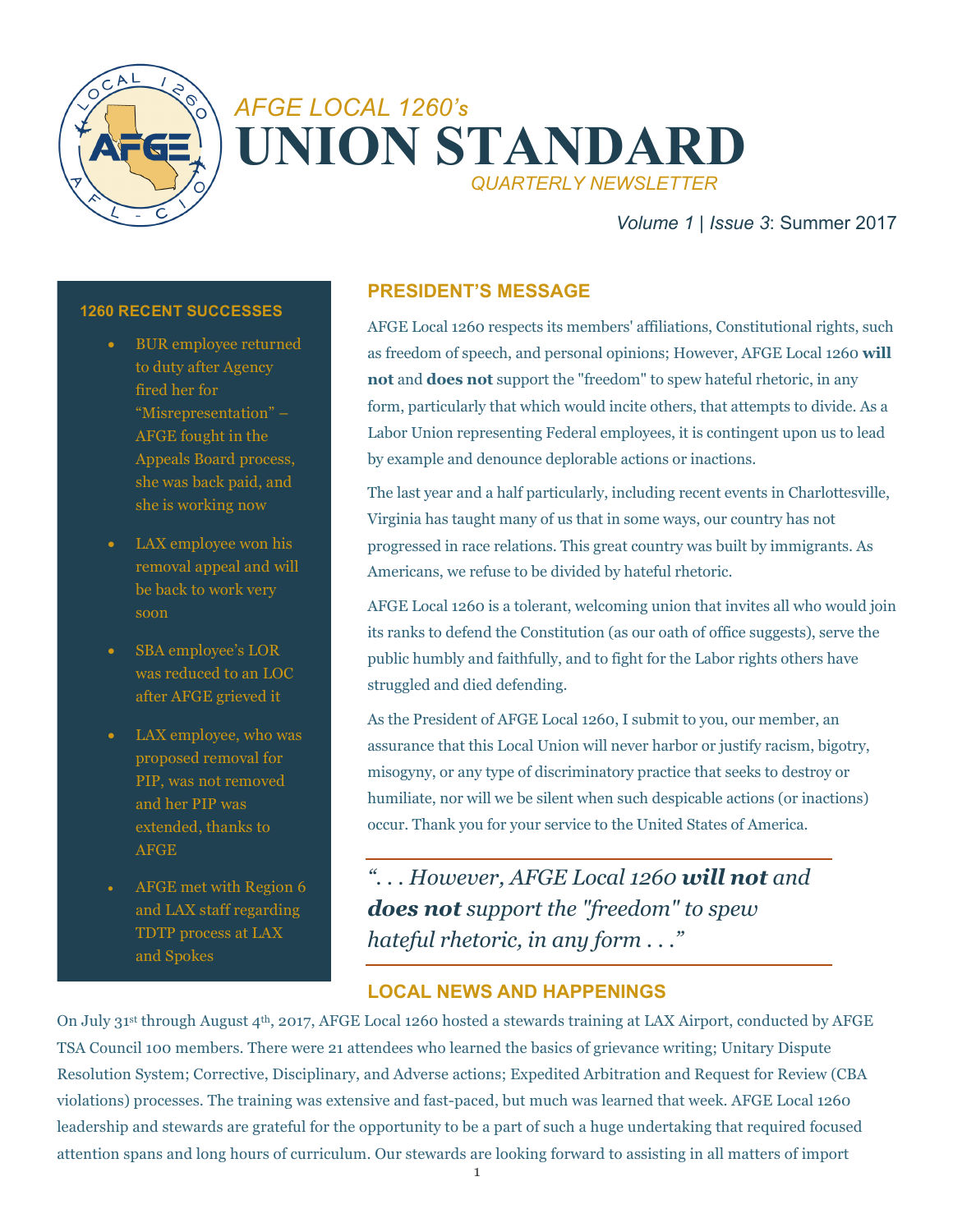pertaining to the local. We are always looking for additional help in stewardship or in administrative matters within Local 1260, so feel free to ask where you can help!

#### **BURBANK & CENTRAL COAST AIRPORTS (SBA, SMX, & SBP)**

BUR - Burbank Airport has welcomed Vice President Danielle Hollis back to work after she was dismissed. AFGE successfully fought to return VP Hollis and she has since reported for duty. We are grateful for all the support.

SBA, SMX, & SBP (Central Coast) – AFGE Local 1260 is seeking individuals to become stewards at any of these airports to assist your coworkers in matters that pertain to us all! VP Wendy Delozier and LPC Erich Schmidt have established a good working relationship with Central Coast leadership, so feel free to approach them if there are any issues at SBA|SMX|SBP.

#### **LOS ANGELES, LONG BEACH, & JOHN WAYNE AIRPORTS**

LAX – Local 1260 Steward Rosa Valdovinos-Guzman has been named as Acting-LAX Vice President, until the position is filled by the AFGE Local 1260 Executive Board. LAX has gained six new or reaffirmed stewards as a result of the Steward's training on July 31-August 4, 2017. AFGE at LAX met with Region 6 Director and LAX Leadership to discuss and hear new and problematic issues with the TDTP program in place—the meeting was productive and enlightening to all who attended—the Union will be meeting again soon regarding the TDTP.

LGB – LGB Airport under the leadership of Vice President Duncan McGuire has thrived and grown the membership at LGB significantly. Duncan and his team, which includes Local Women's and Fair Practices Coordinator David Chiv, have created a positive relationship with his airport management team. If there are any issues at LGB regarding any matter, please reach out to VP McGuire.

SNA – As a result of the training, SNA Airport has gained two new stewards—with one on the AM shift (finally!) and Vice President Ray Alarcon working the PM shift. There has also been some additional interest regarding new stewards at SNA—the Union will be looking to hold another stewards training in the near future. Reach to VP Alarcon if interested.

## **HELPING HAND: COLLECTIVE BARGAINING AGREEMENT**

The Collective Bargaining Agreement (CBA) between AFGE and TSA is essentially your workplace handbook. Although we realize Management Directives exist, where there is conflict between the two, the CBA is the final word. In this week's Helping Hand section, since many folks have been working overtime and maybe even shift swapping, we thought it would be a good idea to focus on pay. It is important to highlight Article 12: C.1 & C.2, which states:

- 1. TSA will make reasonable efforts to ensure that each bargaining unit employee receives his/her full compensation due (amount that was due based on payroll transmission) on the established payday at the electronic site designated by the employee. Bargaining unit employees are responsible for reviewing their electronic earnings and leave statements and notifying their local payroll point of contact of any discrepancies*.*
- 2. When a bargaining unit employee does not receive proper base pay compensation on the established payday, TSA will, as soon as the payroll office is notified, authorize payment in accordance with established TSA practice and the bargaining unit employee will receive payment within three (3) to five (5) days. Pay discrepancies requiring investigation will be resolved expeditiously.

You can find the current CBA on iShare, or you can reach out to one of your Union Officers for an electronic copy.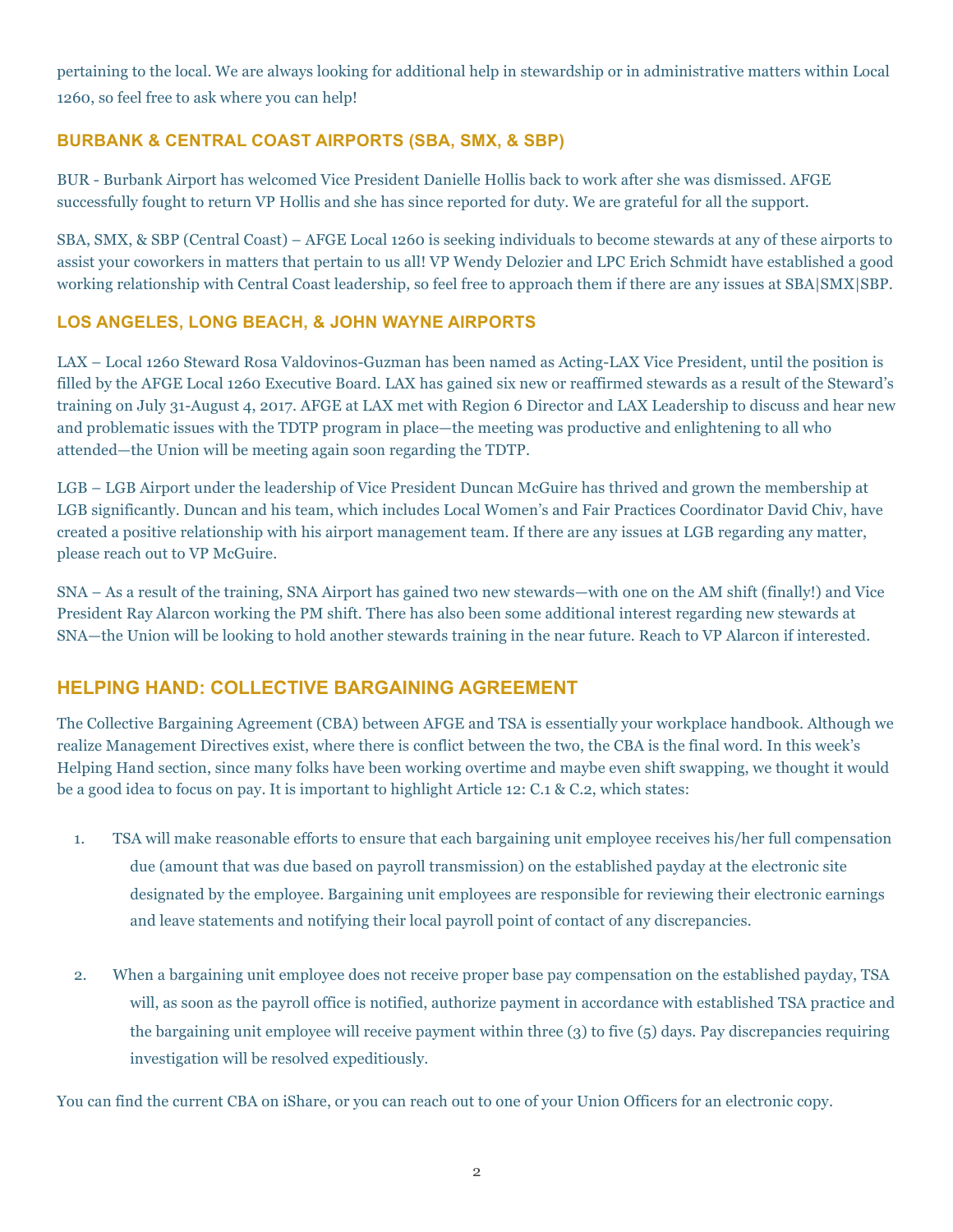### **SPOTLIGHT:MEET YOUR STEWARDS**



Local 1260 Acting-LAX Vice President Rosa Valdovinos-Guzman has been a Union Steward for a few months now; however, in this short time, Ms. Guzman has become a force for AFGE Local 1260. Currently, she sits on the EAC, JAC, and she regularly attends Union-Management meetings. Additionally, Rosa is an OJT coach/mentor for new hires and Officers needing remediation. She has been involved with casework and AFGE committees in her short time with the Union. In her spare time she likes to hike, attend classic car shows, and compete (and win) in pinup girl modeling pageants. AFGE Local 1260 looks forward to working with Ms. Guzman as she works with and for the members of AFGE Local 1260 at LAX.

#### **EXTRA, EXTRA! – HISTORY OF AFGE (YOUR UNION)**

Born in the depths of the Great Depression, AFGE formed in 1932 at one of the most uncertain periods in our nation's history. Elected officials had crippled the civil service, wage cuts and furloughs were on the rise, and promotions and leave privileges were hard to come by. Back then, federal employees lacked many of the basic rights they enjoy today; like health insurance, overtime pay, and weekends without work.

Over the next two decades, new chapters began to pop up across the country, bringing with it greater leverage to represent their members. In 1945, after years of pay freezes, AFGE secured a near-16 percent pay increase with the passage of the Federal Pay Act – the largest single pay increase before or since. In the 1950s, AFGE fought for and won the introduction of within-grade pay increases, transportation allowances for transferred workers, and payment for accrued annual leave, overtime, and night and holiday work.

But even up to the 1960s, AFGE didn't have true bargaining rights. After years of work, President Kennedy in 1962 proclaimed that "the right of Federal employees to deal collectively with the Federal departments and agencies in which they are employed should be protected" in Executive Order 10988, which established for the first time the right of federal employees to exercise their voice in the workplace.

In the half-century since winning real bargaining rights, AFGE has extended the dignity of a union contract to more than 670,000 government employees in thousands of federal and DC government facilities across the country. Today, AFGE stands as one of the largest and most influential forces for worker, civil, and human rights in the world.

Our union began with a simple belief—that together, government employees from all across America can build a better workplace and country. AFGE's story is America's story, and the next chapter will be written by all of us.

#### **MISCELLANEOUS: HISTORY OF YOUR LOCAL**

The American Federation of Government Employees, Local 1260, AFL-CIO began July 1, 2013. After breaking-off from a much larger local due to conflicts of size, AFGE Local 1234's Women's and Fair Practices Coordinator Victor Payes and Executive Vice President Bobby Orozco Jr. decided that it was time for a change. After having served on the Executive Board for Local 1234, which encompassed 40+ airports spanning three (3) states (AZ, CA, & HI), both Victor and Bobby realized the need for intimate and specific attention to their home airport of LAX and surrounding airports. As a result, the change was made from covering over 40 airports in three states to covering seven (7) airports in one state. The airports that are covered under the AFGE Local 1260 umbrella are: Bob Hope Airport (BUR)--Burbank; Los Angeles International Airport (LAX)--Los Angeles; Long Beach Airport (LGB)--Long Beach; Santa Barbara Municipal Airport (SBA)--Santa